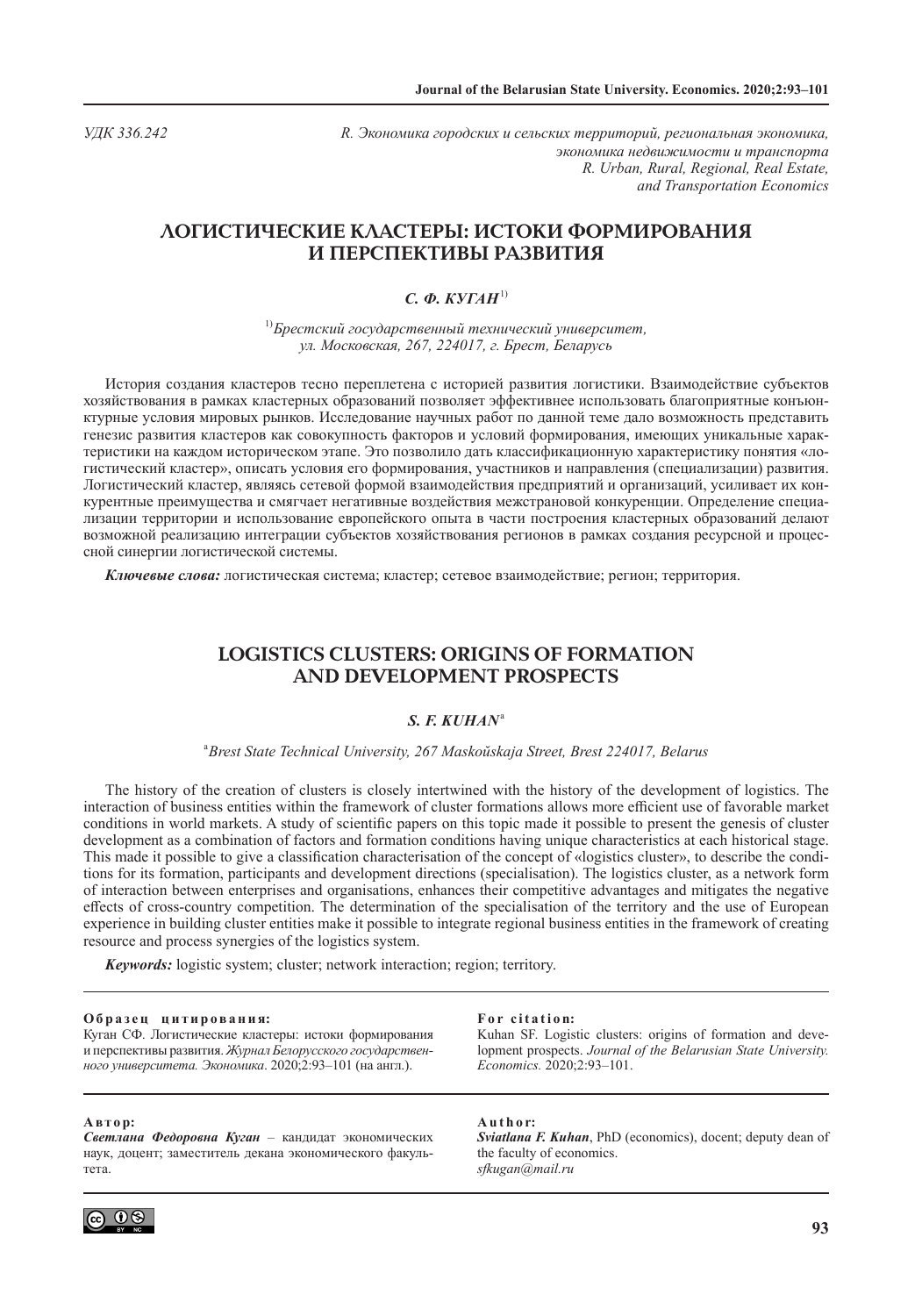The implementation of the most countries strategies in the field of cluster policy has revealed one undoubted nuance: they all differ according to their national traditions and the culture of the cluster formation process. The advantages, disadvantages and opportunities for developing such networked forms of counterparty interaction are examined in sufficient detail by O. A. Freidman [1], G. A. Yasheva [2] and other researchers in a number of publications devoted to this problem.

In most cases, subjective recommendations are based on the individual experience of the developer in organising clusters, in particular logistics [2–4]. This situation is connected with the relative novelty of the analysed problem in domestic economic science and with the fact that the formation of regional clusters is limited by the level of the economy and their narrow geography.

Considering the history of the development of clusters, it should be noted that the first cluster theory, as well as the definition of the concept of cluster were developed and applied by M. Porter in the study of competitiveness problems. «Clusters are geographic concentrations of interconnected companies or institutions that manufacture products or deliver services to a particular field or industry» [5, p. 78]. Closely related to this point of view, the following definition of a cluster is «a territorial-sectoral voluntary association of structures that works closely with scientific institutions and authorities in order to increase the competitiveness of products and the region's economic growth» [6, p. 5]. Similarly, the content will be the definition of «clusters of firms as a group of companies located nearby. In some cases, such concentrations form groups of companies that belong to the same industry» [7, p. 7]. It should be noted that the common characteristic features, in addition to mentioned, include the presence of research universities, entities primarily from small private companies as well as an experience of their employees in various organisations of the relevant industry.

M. Porter also notes that the boundaries of clusters are wider than the industry, because include related industries and cover a significant number of various types of entrepreneurial structures that are important for competition. In addition, «...many clusters include government bodies and other institutions – such as universities, standardisation centres, trade associations that provide education, specialised retraining, information, research and technical support» [5, p. 79].

Representing the composition of the main participants in the clusters, M. Porter defined them as «a group of independent and informally related companies and institutions, representing a reliable organisational form that offers advantages in efficiency and flexibility» [8]. However, it is necessary to take into account the fact that with the expansion of the knowledge-based economy, the active presence of participants from higher education, research organisations and the state is increasingly seen as a decisive factor for the development of clusters. Moreover, clusters are understood as regional innovation systems. According to this theory, the development of regions is subject to the laws of cluster development – system formations that have a group of closely specialised businesses that rely on the business and form the central core of the territory specialisation. Competitive clusters help cities, regions and countries to carry out rational interaction of business entities and meet the socio-economic problems of globalisation.

The American researcher V. Price wrote that «the creation of clusters and the introduction of a cluster model of organisational behaviour is a way to restore trust between government and business and transform isolated firms into an entrepreneurial community» [9, p. 3]. In other words, a cluster is a concentration of the most effective and interrelated types of economic activity, i. e. the set of successfully competing firms that form the «golden section» of the entire economic system of the state, providing competitive positions in the industry, national and world markets [10].

The evolution of this category in logistics should be considered from the point of view of continuity, variability and adaptability to the economic system within which clusters get their development.

The study of the authours reasoning in the field of cluster interaction [1; 9–16] allowed us to conditionally distinguish three periods of the logistics clusters development (see fig. 1):

1) practical development period (1990–2000s);

2) the network period (2000s–2010);

3) system period (2010s – nowadays).

Periods differ in cluster approaches. The structure of the logistics cluster developed at the University of Augsburg (Germany) is of particular interest. A good example of practical development is the creation of cargo nodes, which are clusters of the first (lower) level of this structure.

The hub may include simple storage space for trading companies, production and distribution networks. In principle, a cargo hub is a place, where goods change the mode of transport in the transport chain, which happens by prior arrangement or will happen later with subsequent storage of the cargo [16]. The first distribution centre based on the logistics cluster model was built in Bremen (Germany) in 1985.

The system period is characterised by the identification of the network essence of clusters. This was facilitated by the large-scale cluster mapping carried out in the USA and the EU, expanding the idea of clusters, the conditions for their creation, existence and place in the economy. Further development of logistics clusters is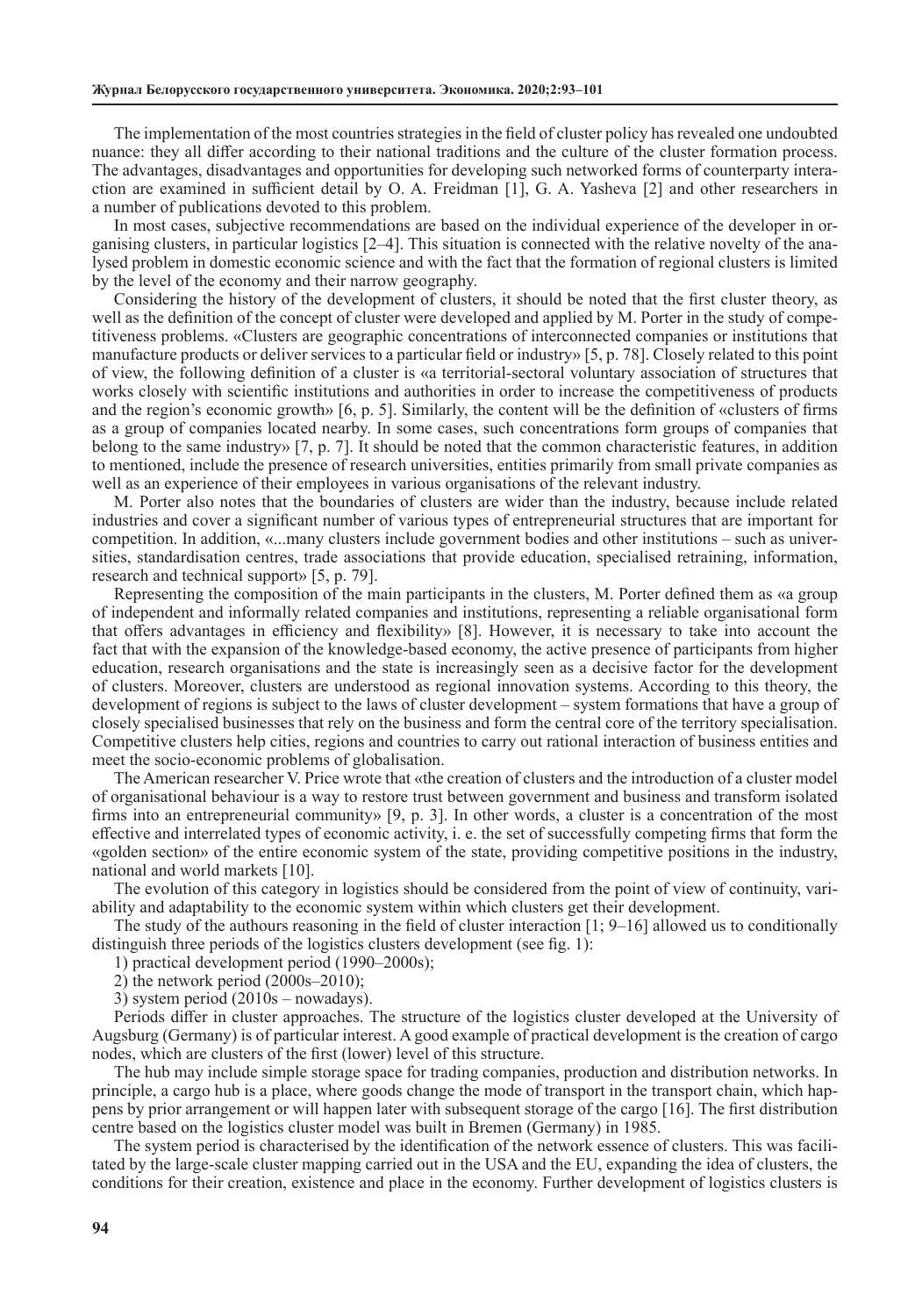based on the concept of a freight transport centre, which plays a major role in optimising intermodal transport. Their formation has led to a decrease in total transportation costs, a reduction in the time of delivery of goods to consumers, decrease in stocks, and shift in the part of cargo flows from road to rail. An example of such a transformation can be considered organisation Europlatforms, which is the European Association «Freight village». In these transport centres (second-level cluster), the relations between transport companies, logistics companies and companies with transport needs are regulated. At this level, network processes arise.



*Fig. 1.* The evolution of organisational forms of logistics networks. S o u r c e: the authour own research results

A number of papers [1; 12] noted the fact that researchers do not distinguish between the terms «cluster» and «network». However, the two terms must be separated. Networks are characterised by interconnections and cooperation between individual companies and can be created at the national and international levels. Clusters are a regional phenomenon, and they are based on cooperation and competition. A network at the regional level can be part of a cluster (but not necessarily), in which case the cluster can be classified as «network type clusters». Clusters can have subnets, within which so called actors (an actor is an acting entity), an individual, a social group, organisation, institution or people community perform actions directed at others [17, p. 21].

Based on this logic, the consideration of the cluster as the main form of network organisation of intercompany interaction in the region is not entirely correct, the main cluster characteristics are missed, essence of a cluster is revealed through the interconnections of its member organisations, whose activities are value chains. So, clusters are organised as a system of flows, a system of supply chains.

The third-level cluster can be considered a logistics agglomeration, which is a regional concentration of logistics companies, specialised suppliers, service providers and associations, relevant educational institutions and research institutions [14]. Clusters of the third level include the network of transport and logistics clusters (TLC) formed in the European Union (EU) (fig. 2) consisting of 80 structural units.

The main component of multimodal logistics agglomeration is a freight transportation center. At the top of this multi-level system is a logistics cluster, which is a regional agglomeration of logistics companies, logistics industries, specialised suppliers, and service providers organised in multidimensional networks [13].

In general, logistics clusters are similar to economic clusters, combining the features of logistics systems and economic clusters, obeying the general principles of functioning and development of complex organisational systems. Because of this, the logistics cluster is a specially organised logistics system – the concentration of logistics activity, which is shown by groups of firms and organisations aimed at organisational, structural, and organisational and analytical improvement of flow processes and flow functions of any content in the logistics cycle [18].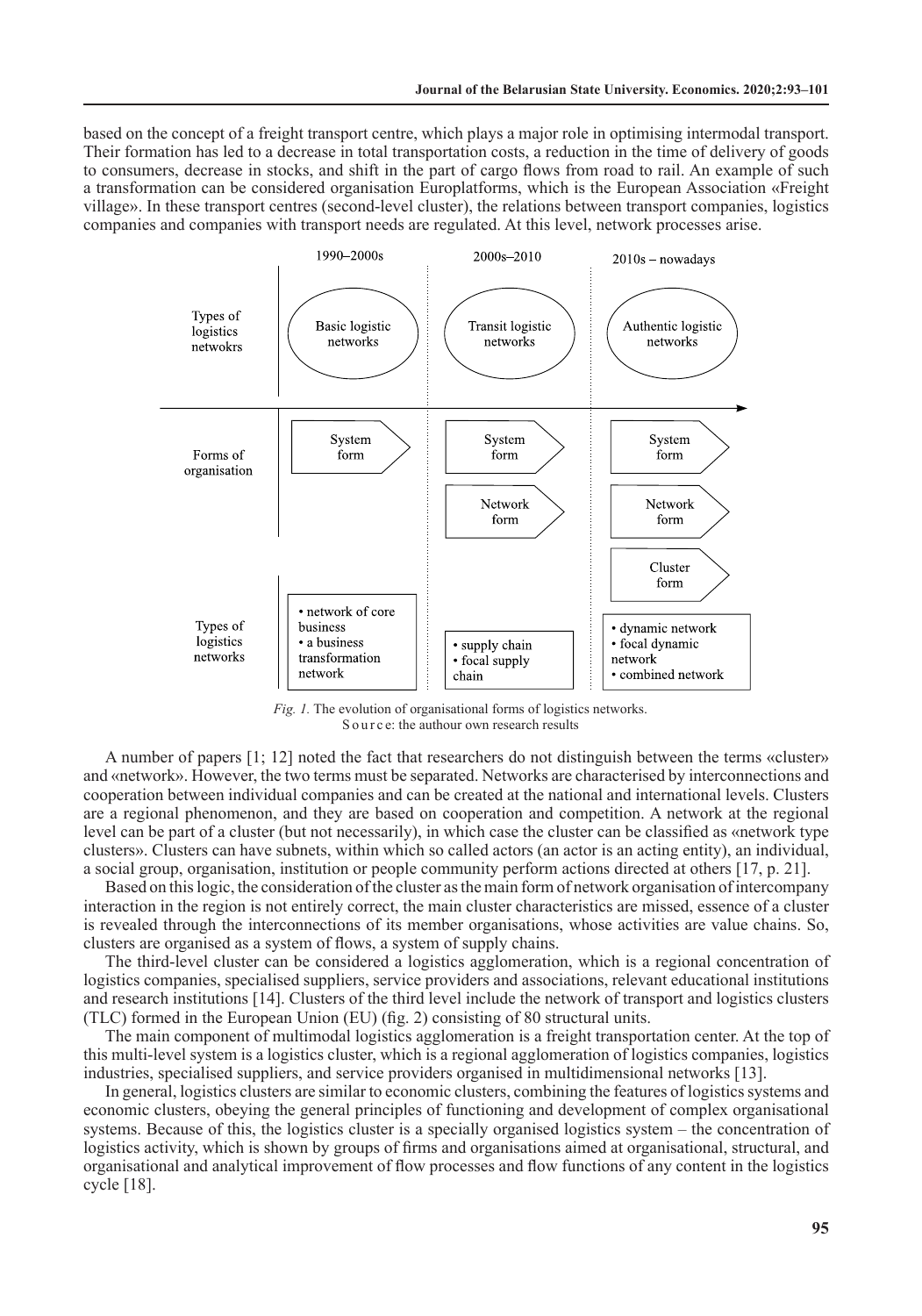The structure of the logistics cluster, as a rule, is formed by organisations and enterprises connected by uniform material, information and financial flows. «A logistics cluster is a sustainable interaction of independent geographically concentrated market entities that implement logistics functions, the efforts of which are aimed at maintaining a full cycle of main and associated flows and through optimisation of resources from source suppliers to final consumers» [19 , p. 78]. However, some features of this definition can be attributed only to the logistics cluster.



*Fig. 2*. European network of transport and logistic clusters: the interaction of port and intercontinental clusters. Source: [15, p. 73]

The classification presented in [12] covers almost the entire spectrum of features by which clusters in the economy can be systematised, but it does not always reflect the presence of a logistic component.

Typically, classification of logistics clusters contains the following groups: displays form (transport, customs, industrial and innovative logistics), a number of serviced economic clusters (monologistic, duologistic and heterologous clusters), signs of territorial positioning (port, regional, border), functional attribute (areas of operating activities and the number of logistics operations and functions implemented by enterprises and organisations of the cluster).

In some researches [20] the concept of «logistics cluster» is considered as applied to a certain type of activity. In the region clustering, i. e. in the logistic integration of territories and business sectors, the development of transport infrastructure is crucial. Infrastructure, as a rule, has a multiplier effect, in other words, investments in this area have a stimulating effect on the development of production and employment in other industries.

The logistics cluster often manifests itself in the form of a transport and logistics cluster, the main purpose of which is to develop transport infrastructure and improve transport services. A cluster of this type cannot be capable without concentration centres of freight flows, freight forwarding, repair and service enterprises, insurance companies, institutions that form the scientific and personnel basis of the cluster and other functional structures.

In the theory and practice of logistics, there are two concepts: «logistics cluster» and «transport and logistics cluster». Analysing the research of domestic and foreign scientists in the field of logistics clusters [20–22], it should be noted that most of them use the term «transport and logistics cluster». Clusters of this type are associated with transit flows and they are located in the regions, through which international transit corridors pass.

Transport and logistics clusters include complex infernal infrastructure, companies specialising in delivering of goods and passengers, companies specialising in the river, land, air transportation, logistics complexes.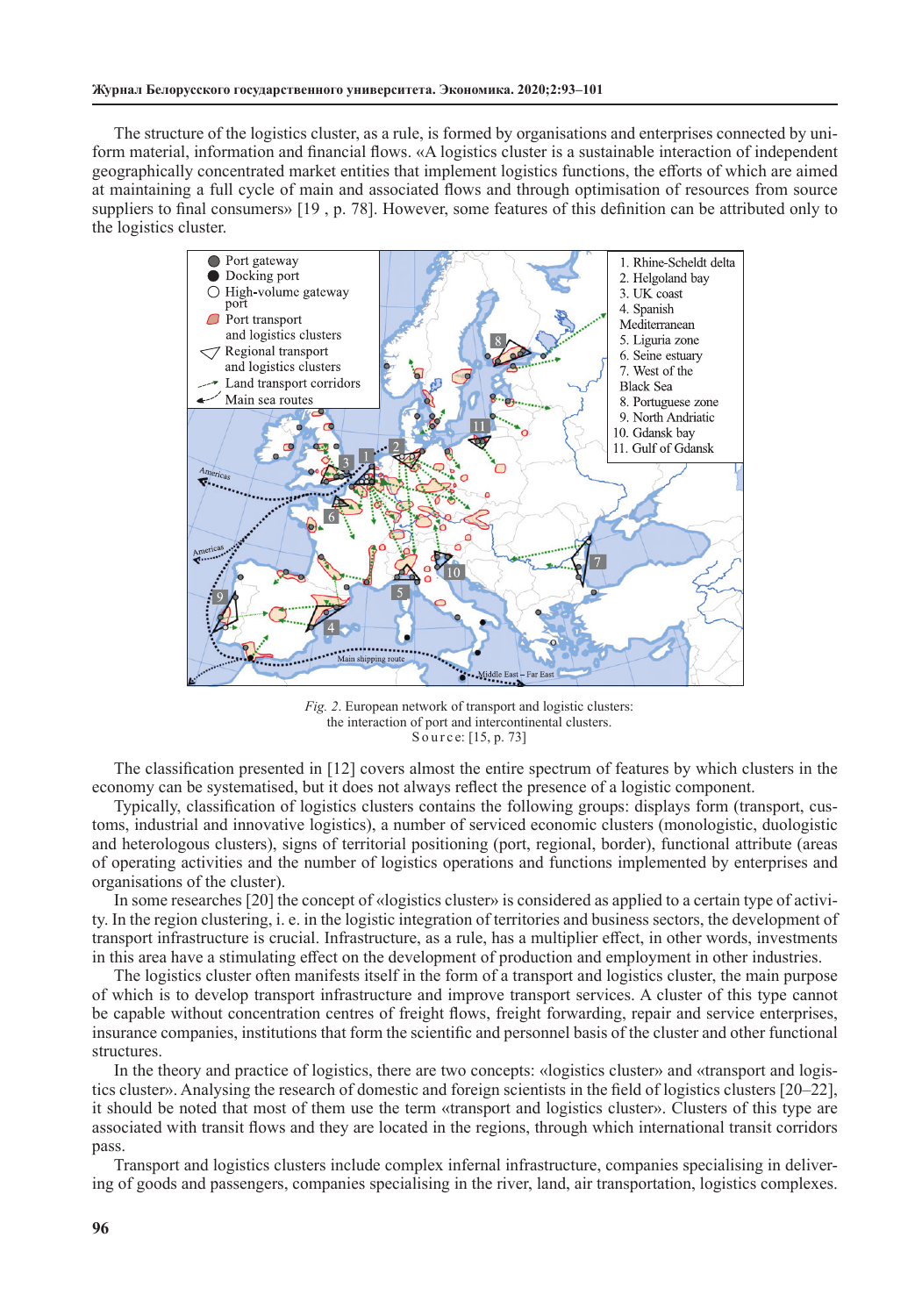The transport and logistics cluster combines regionally, functionally and economically interconnected logistics links: international transport corridors, transport hubs, transport and distribution logistics centres, regional and local routes into a single transportation process system that can provide high-quality logistics service to internal or external consumers minimising overall logistics costs at the same time.

Of course, logistics or transport-logistics clusters, being sources of achieving competitive advantages better use important business links, complementarily of its industry, the dissemination of technology, information, etc., than other industries. This is due to the fact that the most participants do not directly compete with each other, but simply serve different segments of the industry. The organisation of such groups of companies allows us to identify favourable opportunities for coordination and mutual cooperation in the spheres of common interests.

Connections between organisations in a cluster can be of a different nature. They include relations between the main company and suppliers, between the suppliers themselves, interaction with suppliers of equipment and specialised services, between companies, universities and research institutes in the framework of cooperation in the implementation of common R&D and educational programs. Contacts between small and mediumsized companies can also be associated with the coordination of their efforts to collectively promote goods and services to existing and new markets [23].

So the integration and coordination management of mentioned economic facilities, united by a commonality of material and accompanying flows, allows obtaining a synergistic effect both in the economic and social spheres. By synthesising the logistic and clustered approaches to management in logistic systems, we can get the highest positive effect in the economic and social spheres of each region.

A unique foundation of national policy in many European countries is the policy of cluster development. The formation of logistics clusters in the system of international transport corridors, their further development in border regions increase the transit potential of any country in the global system of Euro-Asian international transport corridors.

The European network of transport and logistics clusters (TLC) is a three-level hierarchy [15]:

1) port TLC;

2) border TLC;

3) territorial (regional) TLC.

Port TLCs are formed on the basis of seaports and they mainly operate in cargo sector. At the same time, passenger seaports, where they exist, can be components TLCs'ports.

Today river ports, due to the general decrease of the inland waterways and river transport, are not the basis for the cluster formation, but they can be an important part of territorial TLCs. The exception is ports located on inland waterways, but accessible to sea vessels (e. g., ports in the lower reaches of rivers), that is, functionally being sea ports.

Border and regional TLCs can be combined into the category of intercontinental TLCs. Border TLCs are formed on the basis of transport hubs at the intersections of large international transport corridors with state borders. As a rule, they have a cargo specialisation. Historically, clusters of this type developed on the basis of railway border crossings. However, at present, in many TLCs truck operations are commensurate with railway ones, or even surpass them.

Regional TLCs are formed on the basis of transport systems of medium and large cities, as well as urban agglomerations, where the city is integrated with suburbs and other closely located settlements. In the regional clusters there are passenger and cargo sectors. These two sectors share a common infrastructure. At the same time, each sector has own specialised infrastructure. In particular, the main differences between regional transport and logistics clusters from urban transport systems (complexes) can be distinguished:

1) clusters does not include the entire transport system, but only those firms, which are in close relation to each other;

2) a cluster can include not only transport companies, but also enterprises of other local infrastructure sectors that are integrated into it, e. g., transport service institutions (gas station networks, traction substations), vocational education institutions (for training and retraining personnel for the cluster), research and development organisations in the field of transport, logistics companies, etc.

At one or another stage of development regional TLCs can be found in any large city. With a minimum level of development, they serve the needs for freight transportation and population mobility only within the territory of the city itself (urban agglomeration). These are clusters based on urban transport systems.

A study of scientific sources [22; 24; 25] and the practice of organising clusters showed that significant differences are determined by the national and regional characteristics of the economies of countries, caused by the specialisation of regions.

A very interesting study on the cluster analysis of economics (cluster mapping project) was conducted by the Institute of Strategy and Competitiveness at Harvard University, led by M. Porter.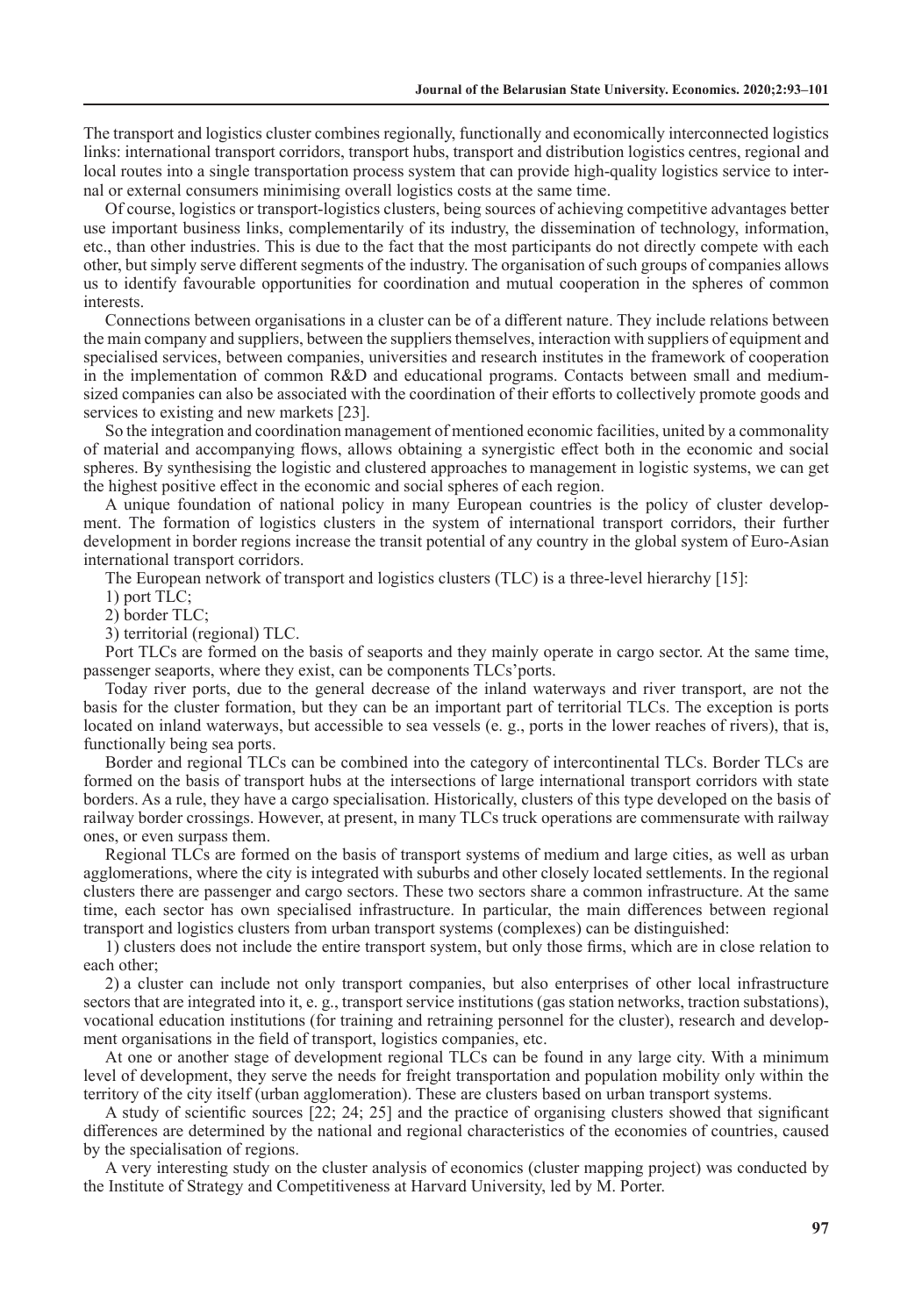In this project, all sectors of the economy, followed by the clusters and presented in the Standard industrial classification code (hereinafter – SIC code) are divided into three categories: local, resource dependency and merchandising. M. Porter observed that the diversity of clusters, and not the diversity of industries, is the best indicator of diversification of the economy. Mutually overlapping clusters form a stronger economy than a set of unconnected clusters [4].

It should be noted that transport and logistics are classified in this study as a trading cluster (transportation and logistics), while water transport (NED water transport) is classified as resource-dependent clusters, local logistical services, local motor vehicle products and services to the local clusters group of the US economy.

The principles and factors affecting the organisation and functioning of regional logistics clusters, as well as the positioning of the functional cycle of order execution within the organisational framework of global cluster cooperation and its impact on increasing their competitiveness, have been studied by many national and foreign scientists [1; 10; 15; 16].

Factors determining the functioning and development of cluster formations are presented in the table.

| Factors' types                       | Scope                                                                                                                                                                                                                                                                                             |
|--------------------------------------|---------------------------------------------------------------------------------------------------------------------------------------------------------------------------------------------------------------------------------------------------------------------------------------------------|
| The ability to enter foreign markets | Assessment of barriers to entry<br>Market share<br>Customs barriers                                                                                                                                                                                                                               |
| Competition                          | Assessment of the competition level in the industry and foreign<br>market                                                                                                                                                                                                                         |
| Infrastructure                       | The level of the networks of highways, railways, river or seaports,<br>airports<br>The level of storage facilities<br><b>ICT</b> level<br>Accessibility and cost of electricity connection and utilities<br>The existence of specialised suppliers, that is, software developers<br>for logistics |
| Financial resources                  | Availability of financing (public, private)<br>Availability of loans and their interest rates                                                                                                                                                                                                     |
| Human resources                      | The skill level of employees<br>The number of colleges and universities graduates in the required<br>specialties<br>The existence of specialised educational institutions that offer<br>special courses and training related to transport industry                                                |
| Administrative regulation            | The existence of free economic zones, specialised technology<br>parks and other institutions<br>Assessment of administrative barriers                                                                                                                                                             |
| Investments                          | Customs and taxes benefits and advantages<br>Investing in the industry                                                                                                                                                                                                                            |

### **Factors of logistics clusters environment formation**

S o u r c e: the author own research results.

The study of formation factors allows us to identify the most important and typical for both foreign and national logistics clusters features:

• territorial concentration;

• interaction of manufacturing, transport companies, educational institutions, and others specialising in certain spheres of the economy of this territory;

• active participation of regional and local authorities.

A certain impact on the formation and development of cluster formations have:

1) the most economically active organisations, which include small and medium-sized firms, which form a skeleton diagram of the cluster interaction;

2) companies that make up the logistics infrastructure and determine the basis of the economic interconnections of the regions, taking into account the geographical features of the country's territories.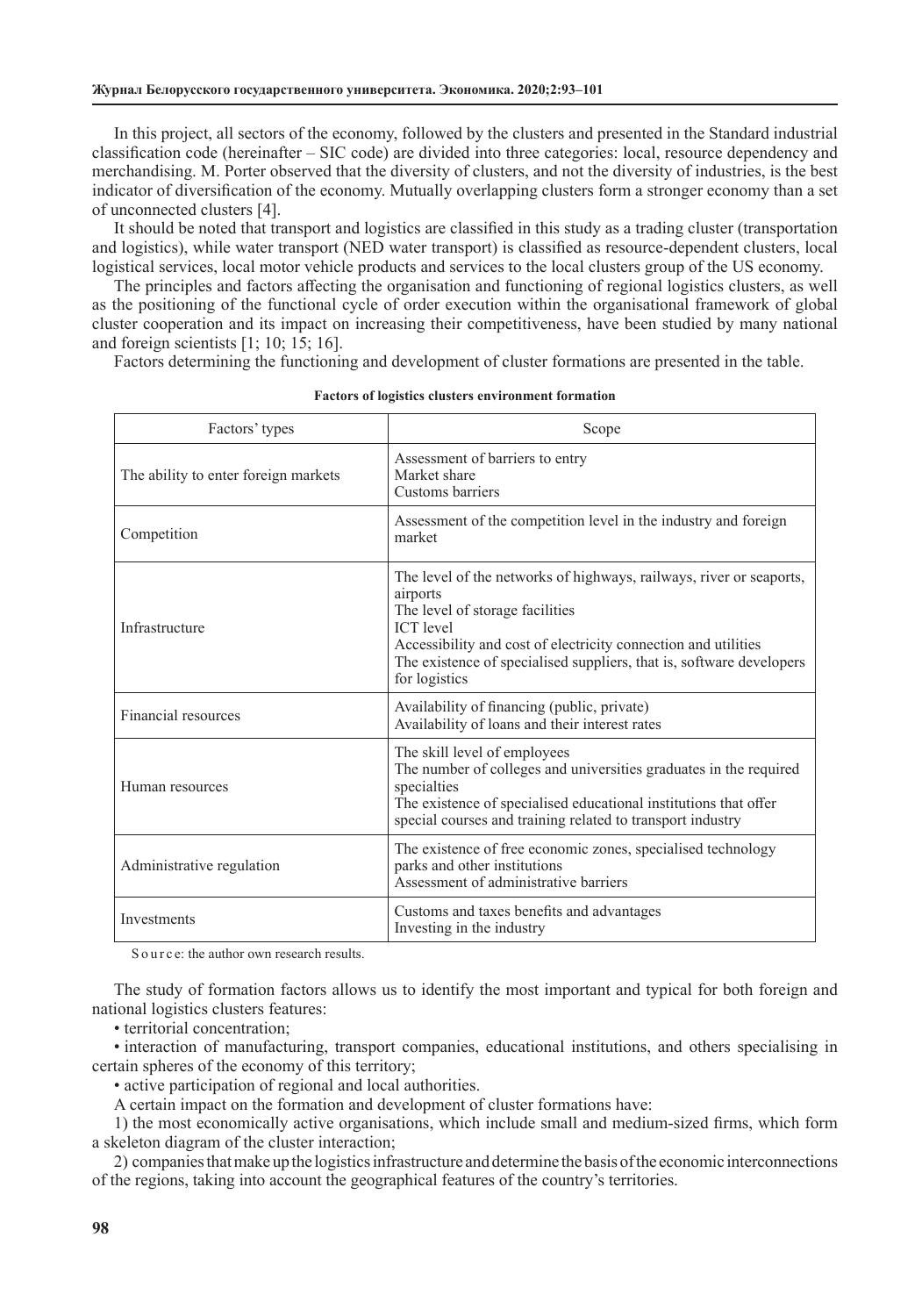It should be noted that the successful functioning of the logistics cluster requires the following additional factors:

- demand;
- auxiliary industries;
- type of structure (horizontal, vertical connections);
- innovative activity.

Demand factors are formed on the basis of the requirements of specific logistics services actors, while individual participants can specialise and develop innovative products to meet this demand. The presence of related and ancillary industries plays a central role in the success of logistics clusters. Forwarders, infrastructure operators, as well as service providers are very dependent on each other [13].

The cluster infrastructure is based on the principle of voluntariness of the totality of material and elements of the logistic system such as flows of material, resources, investments and service, information, with the aim to meet needs, from raw materials, fuel, materials to delivery of finished products to the final consumer*.* At the same time, the logistics chain management concept is focused on «end-to-end» resource optimisation along its entire length – from source suppliers to final users. In this case, common priorities are shifted from disparate flow management in the organisational framework of each individual participant to active innovative and cluster cooperation with inter-functional and inter-organisational coordination based on a logistic approach.

Innovative activity and cooperation are an indispensable feature of cluster structures. Principally the cooperation of cluster members is their logistic integration. The cluster, as a logistics system, unites all participants in the logistics chain on the path to creating value from suppliers of raw materials to sellers of finished products to final consumers. At the same time, the cluster solves the problems of streamline process optimisation and efficiency increase due to the synergy of not a single participant, but the system as a whole. Innovative activity is a potential advantage of clusters that play a major role in accelerating the process of innovation within their organisational form. The enterprises and organisations included in the cluster are more acutely aware of the trends in consumer demand; they are responding promptly to them due to innovative complementarity that brings competitive advantages. The implementation of the tasks of forming logistics clusters contributes to increasing the competitive potential of cluster organisations and the territory as a whole, creating resource and process synergies of the logistics system.

The use of European experience is necessary to develop a strategy for the formation of logistics clusters in the Republic of Belarus. In the author's opinion, the following conditions are necessary for its implementation:

1) the statement of purpose;

2) assessment of the logistics potential;

3) phased creation of the prerequisites for logistics clusters formation;

4) monitoring the state of the logistics clusters development;

5) mechanism for the implementation of priority of national, sectoral, regional directions for the development of transport and logistics clusters.

The development of clusters is an important direction in the formation of the regional logistics system, therefore, their creation is viewed as a synergy of international flows and industrial innovative complexes that manufacture and process high value-added products in high demand, including export.

## **Библиографические ссылки**

1. Фрейдман ОА. *Анализ логистического потенциала региона.* Иркутск: ИрГУПС; 2013. 164 с.

2. Яшева ГА. Кластерный подход в инновационном развитии экономики: концептуальные основы и направления. *Eкономiчний вісник університету.* 2016;29(1):46–56.

3. Enright MJ, Flowes-Williams I. Enhancing the competitiveness of SMEs in the global economy: strategies and policies. Workshop 2. Local partnership, clusters and SME globalization. Organisation for economic co-operation and development. *Conference for Ministers responsible for SMEs and Industry Ministers; 2000 June 14–15; Bologna, Italy* [Internet]. Paris: OCDE; 2000 [cited 2018 May 4]. Available from: http://www.oecd.org/cfe/smes/2010888.pdf.

4. Porter ME. *Knowledge-based clusters and national competitive advantage.* Ottawa: Technopolis; 1997.

5. Pfohl H-Ch. *Logistiksysteme: betriebswirtschaftliche Grundlagen.* Berlin: Springer; 1990. 232 S.

6. Войнаренко МП. Кластерные модели объединения предприятий в Украине. *Экономическое возрождение России.* 2007;2(12):75–86.

7. Дыбская ВВ, Зайцев ЕИ, Сергеев ВИ, Стерлигова АН. *Логистика.* Москва: Эксмо; 2008. 944 с. (Полный курс МВА).

8. Porter ME. Clusters and the new economics of competition. *Harvard Business Review.* 1998;November–December:77–90.

9. Вольфганг П. Человеческое поведение: фактор в прикладной экономике. *Перспективные исследования.* 1999;2:3–16.

10. Национальный статистический комитет Республики Беларусь. *Транспорт и связь в Республике Беларусь.* Минск: Национальный статистический комитет; 2018. 114 с.

11. Шанский НМ, редактор. *Этимологический словарь русского языка.* Москва: Издательство МГУ; 1982. 470 с.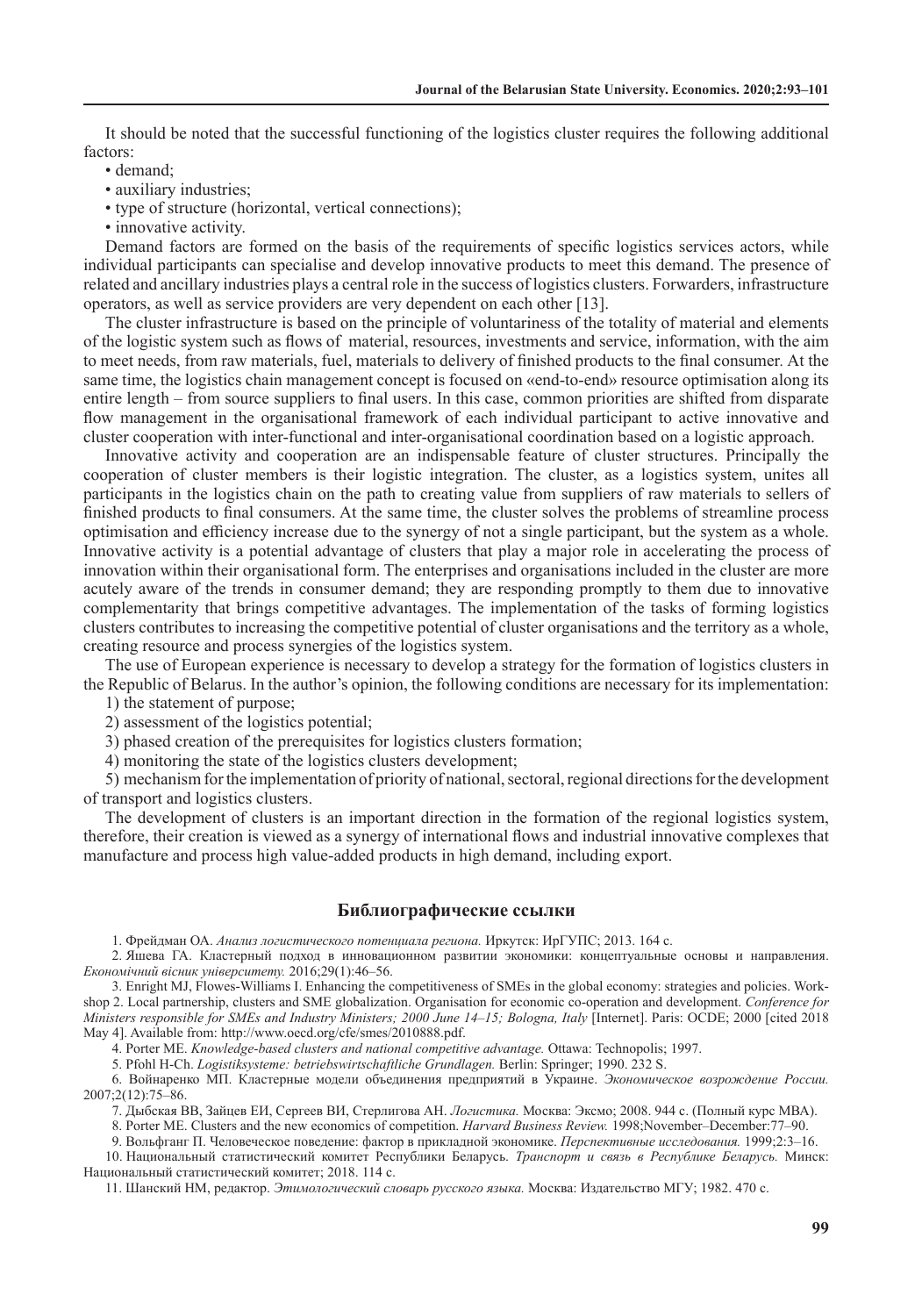12. Евтодиева ТЕ. *Развитие форм организации логистики: теория и методология* [автореферат диссертации]. Самара: Самарский государственный экономический университет; 2012. 48 с.

13. Колодин ВС. *Логистическая инфраструктура регионального товарного рынка.* Иркутск: ИГЭА; 1999. 245 с.

14. Кузнецова НП. Логистический потенциал как фактор инновационного развития региона. *Вестник ОрелГИЭТ.*  2012;1(19):73–80.

15. Смирнов ИГ. Процессы транспортно-логистической кластеризации в Европейском союзе и Украина: региональный аспект. *Псковский регионологический журнал.* 2013;15:66–75.

16. LaLonde BJ, Dawson ML. Pioneers in Distribution. *Transportation and distribution management.* 1969;June:58–60.

17. Сток ДжР, Ламберт ДМ. *Стратегическое управление логистикой.* Егоров ВН, переводчик. Москва: ИНФРА-М; 2005. 797 с.

18. Шишков ЮВ. *Интеграционные процессы на пороге XXI века. Почему не интегрируются страны СНГ.* Москва: III тысячелетие; 2001. 480 с.

19. Евтодиева ТЕ. Логистические кластеры: сущность и виды. *Экономические науки.* 2011:4(77);78–81.

20. Евтодиева ТЕ. *Характерные особенности организации форм логистики в условиях неоэкономики.* Самара: Издательство Самарского государственного экономического университета; 2011. 168 с.

21. Гриценко СИ. О развитии транспортно-логистических кластеров в Украине. *Российское предпринимательство.*  2008;5:134–137.

22. Чернявская ЕМ. *Европейские международные транспортные коридоры в контексте экономических интересов Российской Федерации* [автореферат диссертации]. Санкт-Петербург: Санкт-Петербургский государственный университет; 2017. 21 c.

23. Мате Э, Тиксье Д. *Материально-техническое обеспечение деятельности. 2-е издание.* Островская ЕП, Загашвили ВС, переводчики. Москва: Прогресс; 1993. 158 c. Совместно с издательством «Универс».

24. Миротин ЛБ, Ташбаев ЫЭ. *Системный анализ в логистике.* Москва: Экзамен; 2004. 480 с.

25. Уваров СА. *Управление логистической инфраструктурой: проблемы становления и развития* [Интернет]. 2016 [процитировано 16 ноября 2020 г.]. Доступно по: yuzhno-sakh.ru/files/prodresyrs/logist/doklad\_\_\_2\_yvarov.doc.

## **References**

1. Freidman OA. *Analiz logisticheskogo potentsiala regiona* [An analysis of the logistic potential of a region]. Irkutsk: Irkutsk State Transport University; 2013. 164 p. Russian.

2. Yasheva GA. Сluster approach in innovation development of economic: conceptual bases and directions of realization. *University Economic Bulletin.* 2016;2(91):46–56. Russian.

3. Enright MJ, Flowes-Williams I. Enhancing the competitiveness of SMEs in the global economy: strategies and policies. Workshop 2. Local partnership, clusters and SME globalization. Organisation for economic co-operation and development. *Conference for Ministers responsible for SMEs and Industry Ministers; 2000 June 14–15; Bologna, Italy* [Internet]. Paris: OCDE; 2000 [cited 2018 May 4]. Available from: http://www.oecd.org/cfe/smes/2010888.pdf.

4. Porter ME. *Knowledge-based clusters and national competitive advantage.* Ottawa: Technopolis; 1997. English.

5. Pfohl H-Ch. *Logistiksysteme: betriebswirtschaftliche Grundlagen.* Berlin: Springer; 1990. 232 S.

6. Voinarenko MP. Cluster models of business combination in Ukraine. *Economic revival of Russia.* 2007;2(12):75–86. Russian. 7. Dybskaya VV, Zaitsev EI, Sergeev VI, Sterligova AN. *Logistika* [Logistics]. Sergeev VI, editor. Moscow: Eksmo; 2008. 944 p. Russian. (Full MBA course).

8. Porter M. Clusters and the New Economics of Competition. In: *Harvard Business Review.* 1998;November–December:77–90.

9. Wolfgang P. Human behavior: a factor in applied economics. *Prospective studies.* 1999;2:3–16.

10. National Statistical Committee of the Republic of Belarus. *Transport i svyaz v Respublike Belarus* [Transport and communications in the Republic of Belarus]. Minsk: Natsionalnyi statisticheskii komitet; 2018. 114 p. Russian.

11. Shansky NM, editor. *Etimologicheskii slovar russkogo yazyka* [Etymological dictionary of the Russian language]. Moscow: Izdatelstvo MGU; 1982. 470 p. Russian.

12. Evtodieva TE. *Razvitie form organizatsii logistiki: teoriya i metodologiya* [Development of forms of logistics organization: theory and methodology [dissertation abstract]. Samara State Economic University: Samara; 2012. 48 p. Russian.

13. Kolodin VS. *Logisticheskaya infrastruktura regionalnogo tovarnogo rynka* [Logistic infrastructure of the regional commodity market]. Irkutsk: ISEA; 1999. 245 p. Russian.

14. Kuznetsova NP. [Logistic potential as a factor in the innovative development of the region]. *Vestnik OrelGIET*. 2012;1(19): 73–80. Russian.

15. Smirnov IG. [Processes of transport and logistics clustering in the European Union and Ukraine: regional aspect]. *Рskovskii regionologicheskii zhurnal.* 2013;15:66–75. Russian.

16. LaLonde BJ, Dawson ML. Pioneers in Distribution. *Transportation and distribution management.* 1969;June:58–60

17. Stock JR, Lambert DM. *Strategic Logistics Management.* 3rd edition. Boston: Irwin; 1993. 862 p.

Russian edition: Stok DzhR, Lambert DM. *Strategicheskoe upravlenie logistikoi.* Egorov VN, translator. Moscow: INFRA-M; 2005. 797 p.

18. Shishkov YV. *Integratsionnye protsessy na poroge XXI veka. Pochemu ne integriruyutsya strany SNG* [Integration processes on the threshold of the 21*st* century. Why dont CIS countries integrate]. Moscow: III millennium; 2001. 480 p. Russian.

19. Evtodieva TE. [Logistic clusters: essence and types]. *Economic sciences.* 2011;4(77):78–81. Russian.

20. Evtodieva TE. Kharakternye osobennosti organizatsii form logistiki v usloviyakh neoekonomiki [Characteristic features of the forms of organization in logistics in the context of neo-economics: monograph]. Samara: Izdatelstvo Samarskogo gosudarstvennogo ekonomicheskogo universiteta; 2011. 168 p. Russian.

21. Gritsenko SI. [About development of transport and logistics clusters in Ukraine]. *Rossiiskoe predprinimatelstvo.* 2008;5: 134–137. Russian.